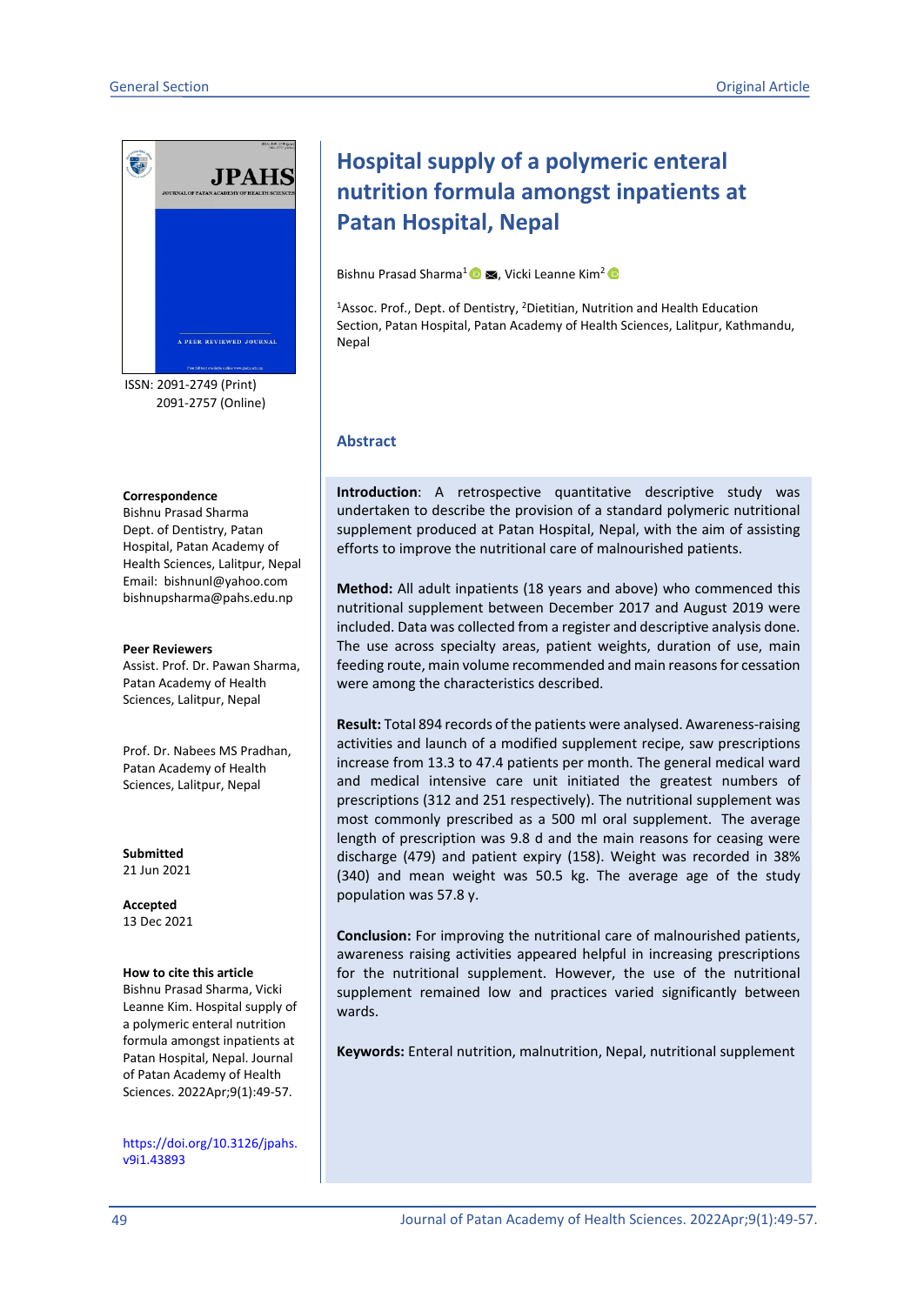### **Introduction**

Describing the provision of nutritional supplements is valuable for facilitating continuous improvements in managing inpatient malnutrition. Malnutrition is a widespread public health issue with associated clinical and economic ramifications.1-6 Hospital inpatients are at significant risk; however, malnutrition is largely unrecognized and undertreated.1

The prevalence of malnutrition risk among inpatients ranges from  $13-78\%$ .<sup>1</sup> A study in Asia revealed a rate of malnutrition of 33.3% in a major tertiary care hospital.<sup>7</sup> A study at Patan Hospital study in 2001 showed that 53% of adult patients admitted to the hospital during the study period were malnourished.<sup>8</sup> Optimal delivery of nutrition support reduces mortality, while the length of stay increases significantly with the severity of malnutrition and malnourished patients experience more infections and need more prescriptions.<sup>1,4,5</sup>

Since 2001 a polymeric enteral formula, "Paustik Sanjiwani" has been produced and used at Patan Hospital for the treatment and prevention of malnutrition. The objective of this study is to describe the provision of Paustik Sanjiwani to adult inpatients over 21 months to review current practices and inform change. The study describes demographic features of patients, mean body weight, duration of use, main feeding route, volume recommended, the reason for cessation, and the distribution of use across specialty areas.

### **Method**

Data were collected on adult inpatients  $(218 y)$ who were prescribed Paustik Sanjiwani orally or via enteral tube feeding for any period of their admission during the study period at Patan Hospital. Patients below 18 years of age were excluded as this nutrition supplement is generally not prescribed for these patients due to its high protein content.

Data were collected retrospectively for the 21 months from December 2017 to August 2019. This is a records-based study where data was taken from a register maintained by the Nutrition and Health Education Section (under the Administration Department). For patients who received Paustik Saniiwani, the register provides information regarding patient age, ward, weight, start date, feeding route, prescribed volume, comments (including the reason for cessation), and end date.

Ethical approval was obtained through PAHS Institutional Review Committee (IRC). No direct contact with patients was required for the study and all patient identifiers were removed from the raw data.

Research data was gathered manually from the register and entered into Microsoft Excel worksheets. Data were descriptively analyzed using Microsoft Excel to determine frequencies, mean, median, mode, and range of the parameter categories. The number of prescriptions was divided by the number of beds available for a ratio of prescriptions per bed for each ward.

### **Result**

In the 21 months, December 2017 to August 2019, a total of 894 patients, aged 18 and above received Paustik Sanjiwani during their admission at Patan Hospital.

A marked increase in the number of patients commencing Paustik Sanjiwani can be seen from March 2018 onwards, Figure 1. This coincides with the launch of a modified recipe and awareness-raising activities. In the three months before March 2018, the average number of patients commencing Paustik Sanjiwani was 13.3 per month, compared to 47.4 per month after March 2018.

The majority of prescriptions were initiated in the General Medical ward and Medical ICU, Figure 2. Combined, these two wards generated 563(63%) prescriptions. Some wards in the hospital are not inpatient wards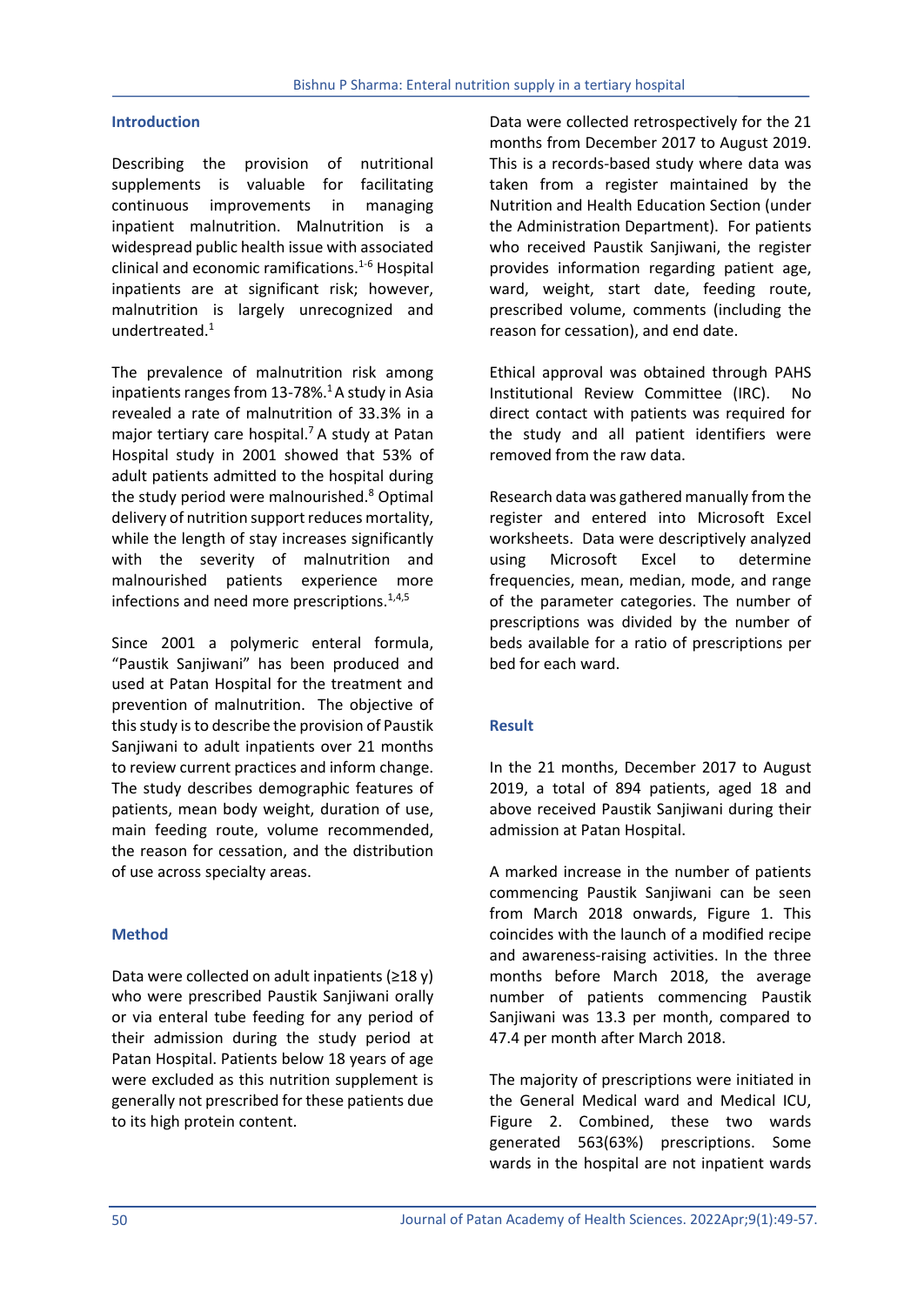(such as emergency, admission, and renal wards) and therefore do not prescribe Paustik Sanjiwani.

There was a total of 332 beds in the wards that prescribed Paustik Sanjiwani. MICU initiated the largest number of prescriptions per bed by far, Figure 3. It shows that different wards and specialties prescribe Paustik Sanjiwani at different rates. Paustik Sanjiwani was given as an oral supplement to 601(67%) of the study population. A total of 185(21%) patients had Paustik Sanjiwani via enteral tube feeding and 108(12%) were prescribed Paustik Sanjiwani both orally and via enteral tube feeding during their admission (though not at the same time).

Of the 894 patients, 637(71.3%) were prescribed a maximum of 500ml. Most of these 500ml prescriptions were taken orally. Prescriptions reaching 1000ml (n=230) and 1500ml (n=27) were more common among patients fed via enteral tube feeding, Figure 4.

There were 185(21%) who received enteral tube feeding which was their only means of nutrition. Among these patients, 43(23%) were prescribed a maximum daily volume of 500ml.

Even though the majority of prescriptions appear to be mostly nine days or below, a few prescriptions longer in duration skew the average to 9.8 days, Figure 5. This average excludes 21 patients for whom the duration of the prescription could not be determined. The median duration of prescription was six days and the mode was four. The duration of prescriptions ranged from 1 to 149 days.

There were 479(53.6%) patients who ceased Paustik Sanjiwani on discharge from the hospital. Discharged patients included those who were transferred to another facility 22(4.6%) and those who left against medical advice 32(6.7%). There were 128(14.3%) patients who ceased Paustik Sanjiwani for 'other' reasons that were recorded in the register. The other reasons included: Refusal 73(57.0%), gastrointestinal symptoms such as diarrhea, nausea, vomiting 42(32.8%), and disliked 5(3.9%). Diarrhea was noted in the register for 30(3.4%) patients. The number of patients ceasing Paustik Sanjiwani due to expiration was 158(18%), and the number of patients without a recorded reason for ceasing was 129(14.4%).

Weight at the commencement of Paustik Sanjiwani was recorded in 340(38%) patients. The mean weight was 50.5Kg. Follow-up weights were recorded in 38 of these patients. Therefore, weight comparisons could be done in 4.2% of cases. Mid Upper Arm Circumference (MUAC) was measured for 56(6.3%) patients. For 25 of these patients, MUAC was recorded in addition to weight. Follow-up MUAC was not done on any patient.

Age began to be routinely recorded in the register from the end of August 2018. The number of patients for whom age was recorded was 533. The age group with the largest number of patients was 56-65 y. The average age of patients receiving Paustik Sanjiwani was 57.8 y. The age range of the study population was 18-99 y.

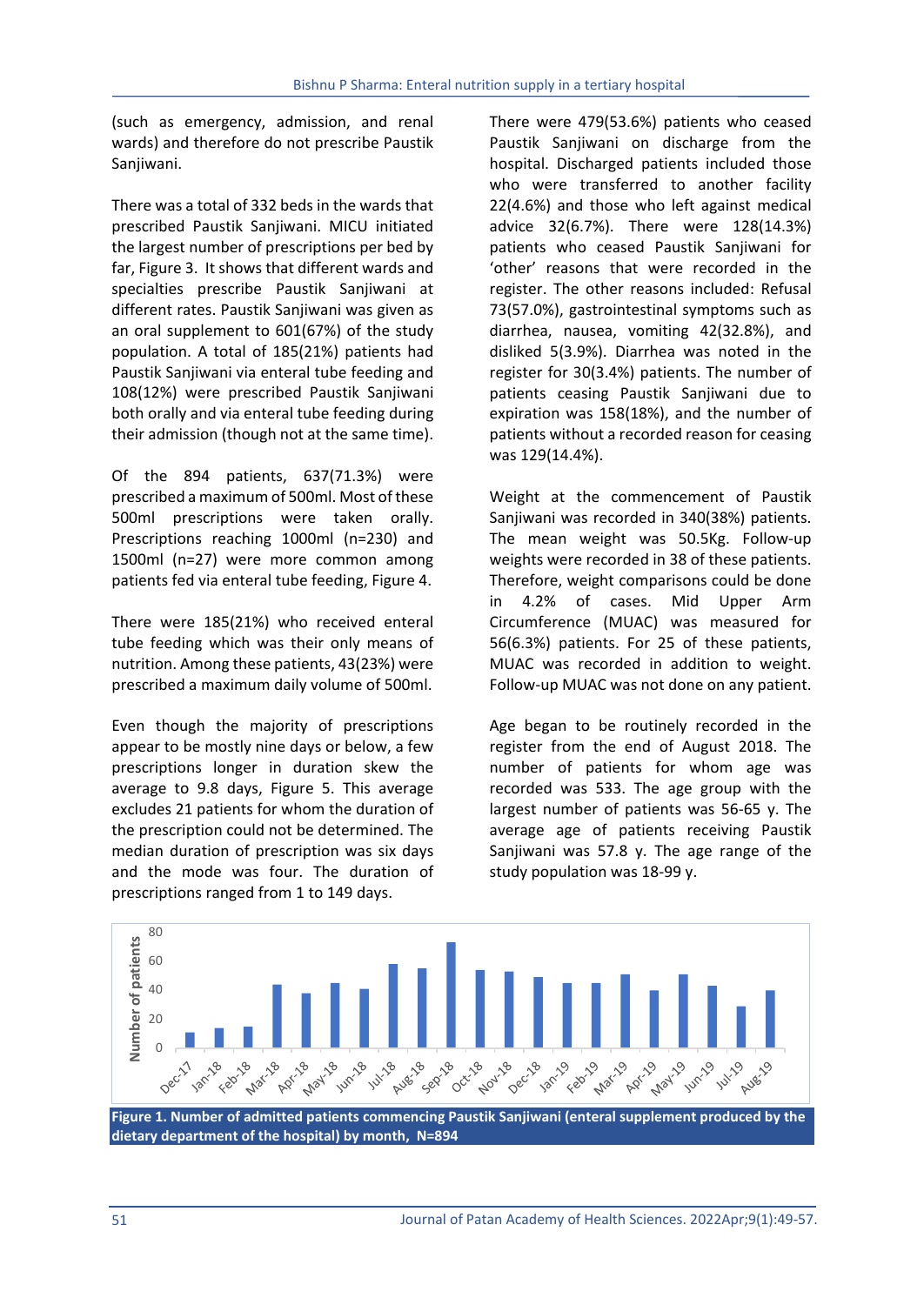



GM = General Medical, MICU = Medical Intensive Care Unit, G = Geriatric, SD = Step Down, GW = Gynecology Ward, SW = Surgical Ward, SICU = Surgical Intensive Care Unit, O = Orthopedics, PVT = Private Ward, ENT = Ear Nose Throat Ward, PSY = Psychiatric



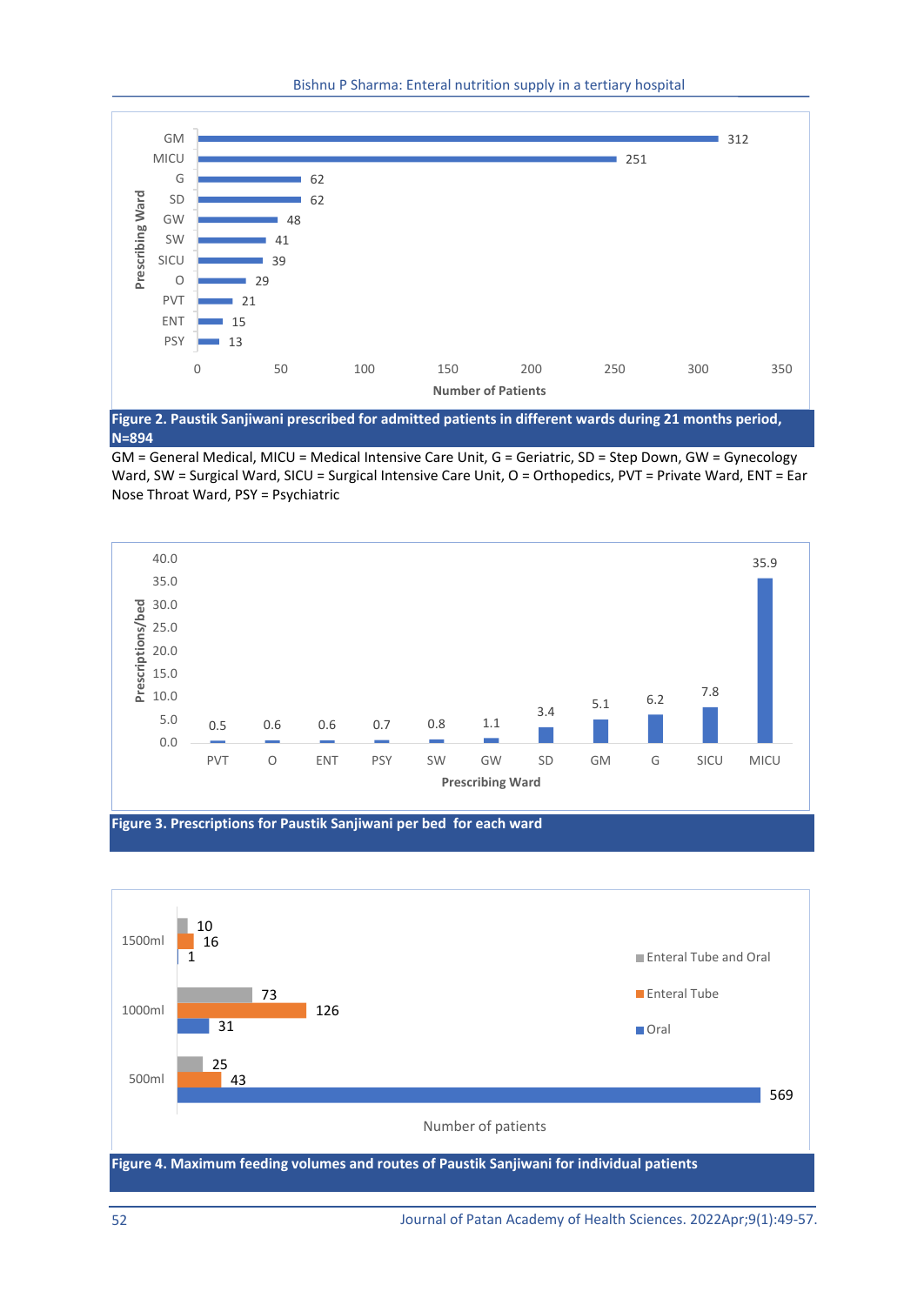

**Figure 5. Duration of Paustik Sanjiwani prescription for admitted patients** 

### **Discussion**

Improvement in the nutritional care of malnourished patients was achieved when clinical staff was supported through education sessions and protocols, facilitating more patients to receive the supplement Paustik Sanjiwani. However, the frequency and volume of Paustik Sanjiwani prescriptions appeared to remain lower than ideal and inconsistent prescribing rates occurred across wards. Monitoring of nutritional status and Sanjiwani tolerance was also inconsistent. A high proportion of patients ceased Paustik Sanjiwani on discharge, highlighting the importance of education for patients and their carers. An increase in Paustik Sanjiwani prescriptions followed the introduction of a modified recipe and coincided with clinical staff education and the launch of a malnutrition protocol in all adult wards in the study (except intensive care units). Education sessions were separate for doctors and nurses and some sessions were conducted for individual specialties also. Numerous studies highlight the value of ensuring nursing staff receive ongoing education and support regarding the importance of nutrition screening and providing adequate nutrition.<sup>6.9</sup> Use of a malnutrition screening tool increases the likelihood of nutritional interventions. $9A$ recent systematic review found that nutrition education is insufficient in medical training, regardless of country, setting, or year of training. Since this impacts doctors' nutritional care of patients and ultimately patient outcomes, there is a need to increase knowledge, skills, and confidence in nutrition care.<sup>10</sup> Changing nutrition care practices in hospitals require raising awareness and providing education, but in addition to this an interdisciplinary team approach motivated by patient benefit is required to embed changes in the system. $^{11}$ 

The medical wards (general medical and medical ICU) generated the highest number of prescriptions. Some prescriptions initiated in GM and MICU continued when patients were transferred to the Geriatric and Step-Down wards. Relative to bed capacity the hospital wards in the study had a great deal of variation in the proportion of patients who were prescribed Paustik Sanjiwani. A study on nutritional care practices in acute care hospital wards across Australia and New Zealand confirmed that hospital wards are either largely non-compliant with or vary greatly with evidence-based recommendations related to nutrition screening and intervention.<sup>9</sup>In this study at Patan Hospital, the variation in the use of Paustik Sanjiwani as a nutrition intervention, perhaps suggests the need for collaboration in efforts to resolve barriers to optimal nutritional care and the development of a consistent approach across hospital wards. Each ward has a responsibility to address the poor level of nutrition among patients using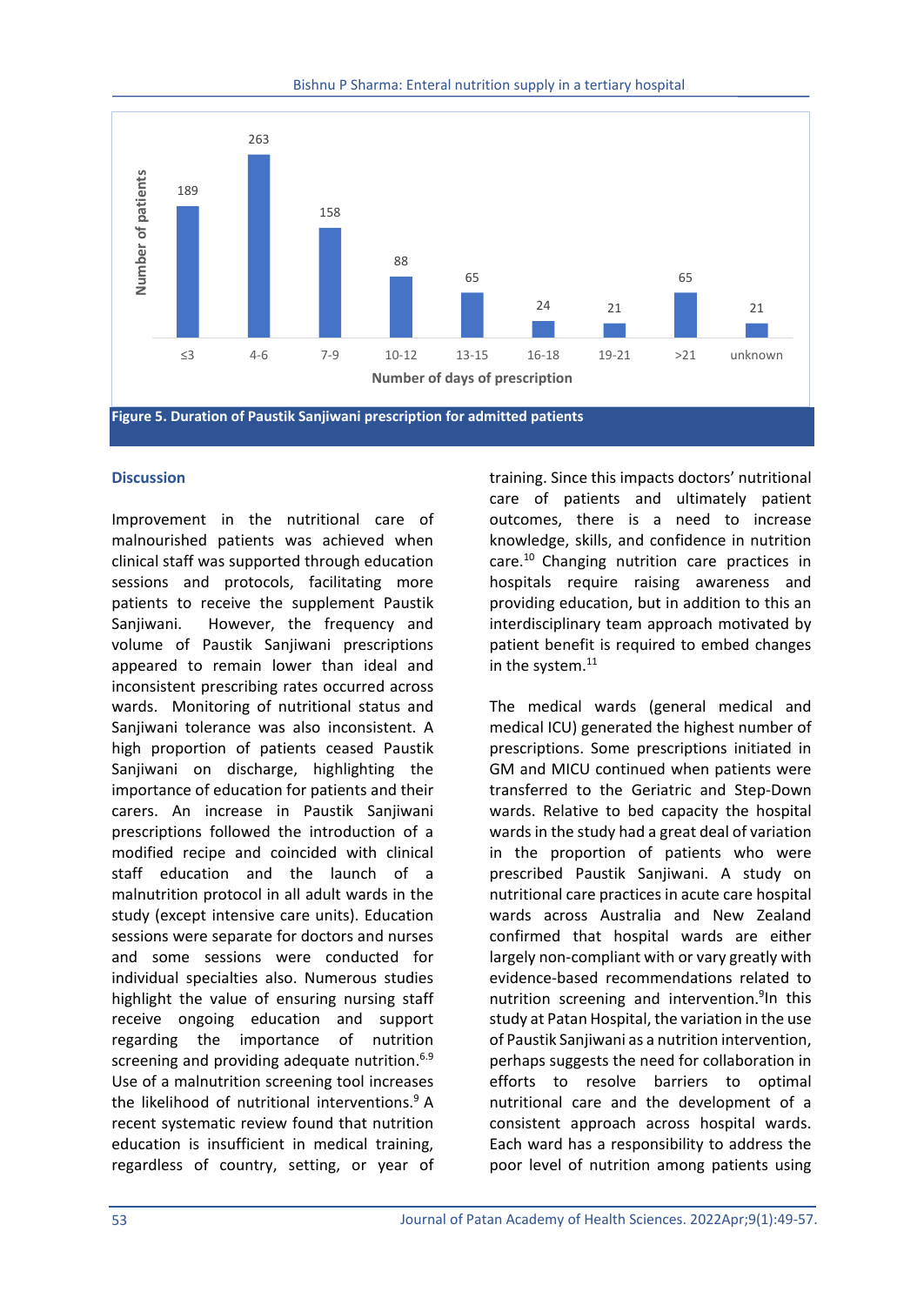the resources they have available. Clinical staff needs to be equipped and encouraged to evaluate the risk or presence of malnutrition, and treat and monitor their nutritional status. Part of this is also an increased awareness of the clinical and economic consequences of malnutrition.

Paustik Sanjiwani was most commonly prescribed as a 500ml oral supplement. Wherever possible oral intake is preferred as a means of nutrition intervention; enteral tube feeding is only indicated when a patient's nutritional needs cannot be met by oral intake alone, they are malnourished or at risk of malnutrition and have an accessible and functioning gut.<sup>6</sup>

Paustik Sanjiwani is a calorie-dense polymeric formula produced on-site at Patan Hospital. In low socioeconomic populations commercially prepared nutritional products are costprohibitive and other enteral feeding options are limited and often nutritionally inadequate. Blenderized feeds using a milk powder base and/or regular foods have been reported to be used for home and hospital enteral nutrition in India, Nepal, Pakistan, and Brazil.<sup>12-15</sup> These feeds vary greatly in production method, ingredients, and nutritional quality. As a standard polymeric formula, Paustik Sanjiwani has intact protein, carbohydrate, and fat molecules and a balance of macronutrients.16 It provides 150Kcal and 6g protein per 100ml and is nutritionally complete in 1000ml (except for iron).

Of those who were weighed in the study, the average weight was 50.5kg. Based on this average it can be estimated that the 500ml oral supplement would provide 42-49% estimated energy requirements (30-35kcal/kg) and 59% estimated protein requirements (1g/kg). This is a significant contribution to nutritional needs as an oral supplement. However, 23% of enterally fed patients received a maximum of only 500ml, which is inadequate as a sole source of nutrition. Where possible, enterally fed patients need greater amounts than 500ml of Paustik Sanjiwani or to have oral food and

supplementation in combination with enteral feeding to achieve nutritional requirements.<sup>6</sup>

On a randomly selected day during the study period, a census report of Patan Hospital's occupancy on the wards prescribing Paustik Sanjiwani (PS), showed that 244 of the beds were occupied. In the 637 days of the study period, 894 patients commenced PS, an average of 1.4 patients per day. With an average length of prescription being 9.8 d, the average number of patients receiving PS each day was 13.72. Out of 244 beds, we can estimate that 5.6% of patients received PS.

Considering that Paustik Sanjiwani is the main nutrition therapy for malnourished adult patients at Patan Hospital, rates of prescription appear to be lower than expected. A study at Patan Hospital in 2001 showed that 53% of adult patients admitted to the hospital during the study period were malnourished.<sup>8</sup> Standing among the world's poorest countries, acute food shortages and high rates of undernutrition have been long-standing public health issues in Nepal.<sup>17-19</sup> Surveys have found that 17% of Nepali men and women aged 15- 49 are underweight (BMI<18.5kg/m<sup>2</sup>).<sup>19,20</sup> If the rate of underweight residents is 17% in the community, it is reasonable to expect a hospital population to have a much higher proportion of malnutrition. Additionally, numerous studies in Asia and globally, demonstrate that malnutrition typically affects 20-50% of hospital patients. $2,4-7$  Optimal delivery of nutrition support reduces mortality and morbidity, but an international study observed a gap between recommendations and actual practice.<sup>1,21,22</sup>

The average length of prescription for Paustik Sanjiwani was 9.8 d. Together with the median number of days being six, this reflects guidelines recommending nutrition support for patients at risk of malnutrition who have eaten little or nothing for more than five days and/or are likely to eat little or nothing for the next five days or longer. $6$  The mode of four days of prescription is less than the guidelines recommend, however, there are many unforeseeable circumstances where the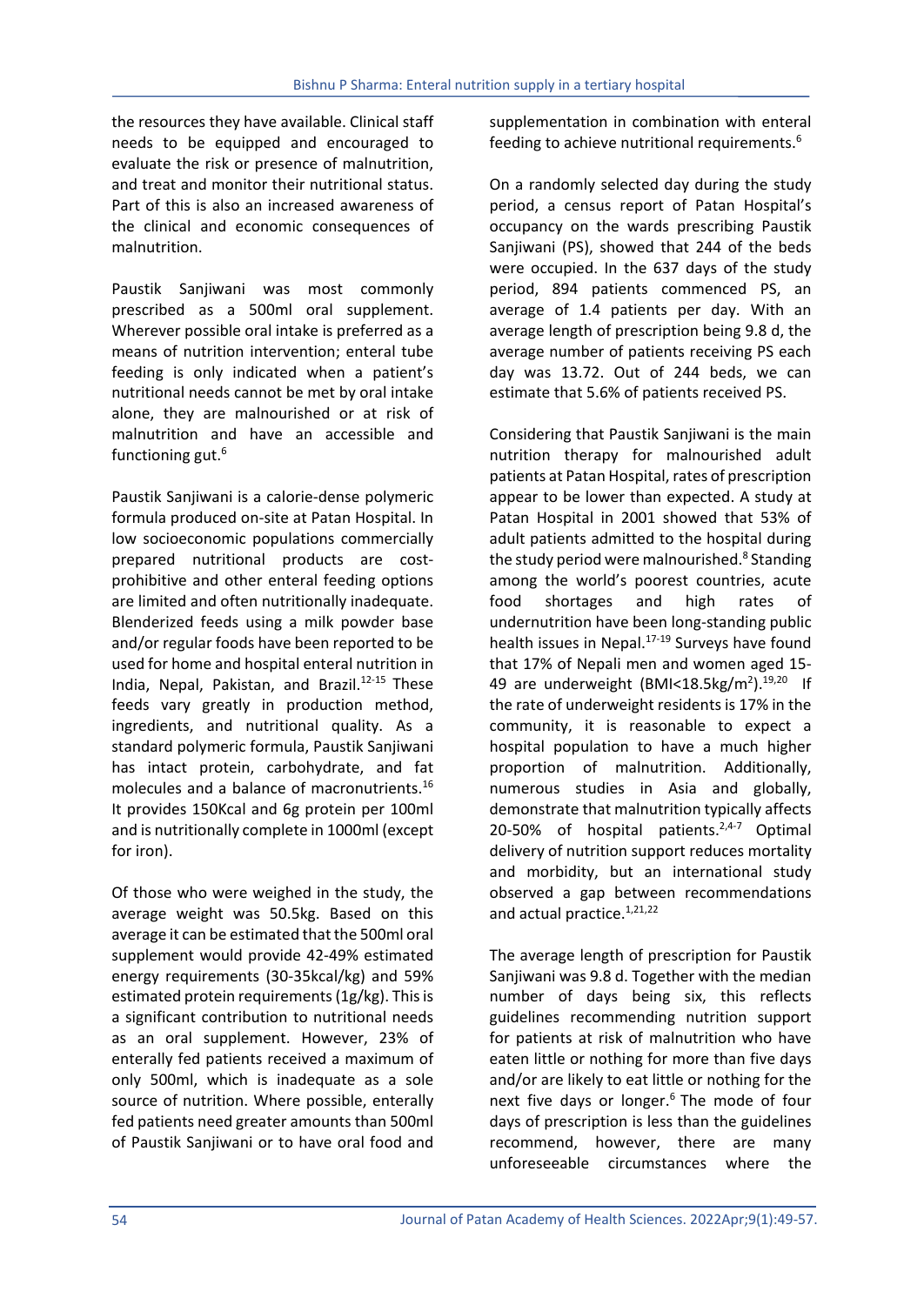duration of prescriptions can be less than expected (expiry or self-discharge, for example).

More than half of the patients ceased taking Paustik Sanjiwani at the time of discharge. This highlights the need to educate patients and their caregivers before discharge regarding a high-energy, high-protein diet during recovery. Given the substantial evidence demonstrating positive effects of nutrition interventions on patient outcomes, interventions must continue post discharge.<sup>2</sup>For those who ceased Paustik Sanjiwani due to refusal or gastrointestinal disturbances, modified nutrition support regimes need to be encouraged for patients.

Based on what is recorded in the Paustik Sanjiwani register, monitoring of the patient's nutritional status and feed tolerance is limited. Challenges for nursing staff may include unsuitable or unavailable weighing scales. Patients receiving nutrition support in the hospital should be monitored by clinical staff, referring to protocols for nutrition, anthropometric, clinical, and laboratory monitoring. This ensures the patient is tolerating the feed and that the aspects of the regime continue to be appropriate.<sup>9</sup>

Possible limitations and significance of the study include, being a retrospective study, the information in the register was not collected specifically for research needs, which led to some gaps in information. For example, the register does not specify the information on patient tolerance. However, the register did provide a concise record of many relevant aspects of patients' nutrition support with Paustik Sanjiwani.

Accuracy of delivery and consumption concerning the Paustik Sanjiwani prescription was not part of this study and would be useful aspects of provision to audit. The prescription of Paustik Sanjiwani is one of the main nutrition interventions in the prevention and treatment of malnutrition at Patan Hospital. The study did not investigate malnutrition screening practices or other nutrition care strategies. While beyond the scope of this study they are worthy of exploration. Also, a qualitative element in the study may have further helped identify barriers and enablers to optimal nutrition care practices from clinical staff perspectives. However, the present study can serve as a starting point for evaluating current practices to inform future practices.

This study highlights the value of raising awareness among clinical staff of the prevalence, consequences, prevention, and treatment of malnutrition. Increased awareness and use of a malnutrition protocol by clinical staff, including staff from the wards not currently using Paustik Sanjiwani, supports efforts for improved care of malnourished patients. A more collaborative approach to identification and treatment, along with appropriate monitoring of malnourished patients can contribute to improved patient outcomes and economic benefits. In addition, routine nutrition education for patients and carers before discharge could further assist efforts to improve the nutritional status of patients. Monitoring or auditing kitchen supply and patient consumption of Paustik Sanjiwani would be valuable for evaluating supply and consumption.

# **Conclusion**

Awareness-raising activities at the time of launching the modified Paustik Sanjiwani formula appear helpful in creating a sustained increase in the prescriptions for patients at risk of malnutrition. Following the launch of the modified formula rates of prescription increased to 47.4 patients per month. However, relative to the patient population, the use of this key nutrition therapy seems low, considering the typical rates of malnutrition in acute care hospitals. There were variations in the prescription of Paustik Sanjiwani between the wards, even considering the relative number of beds each ward has.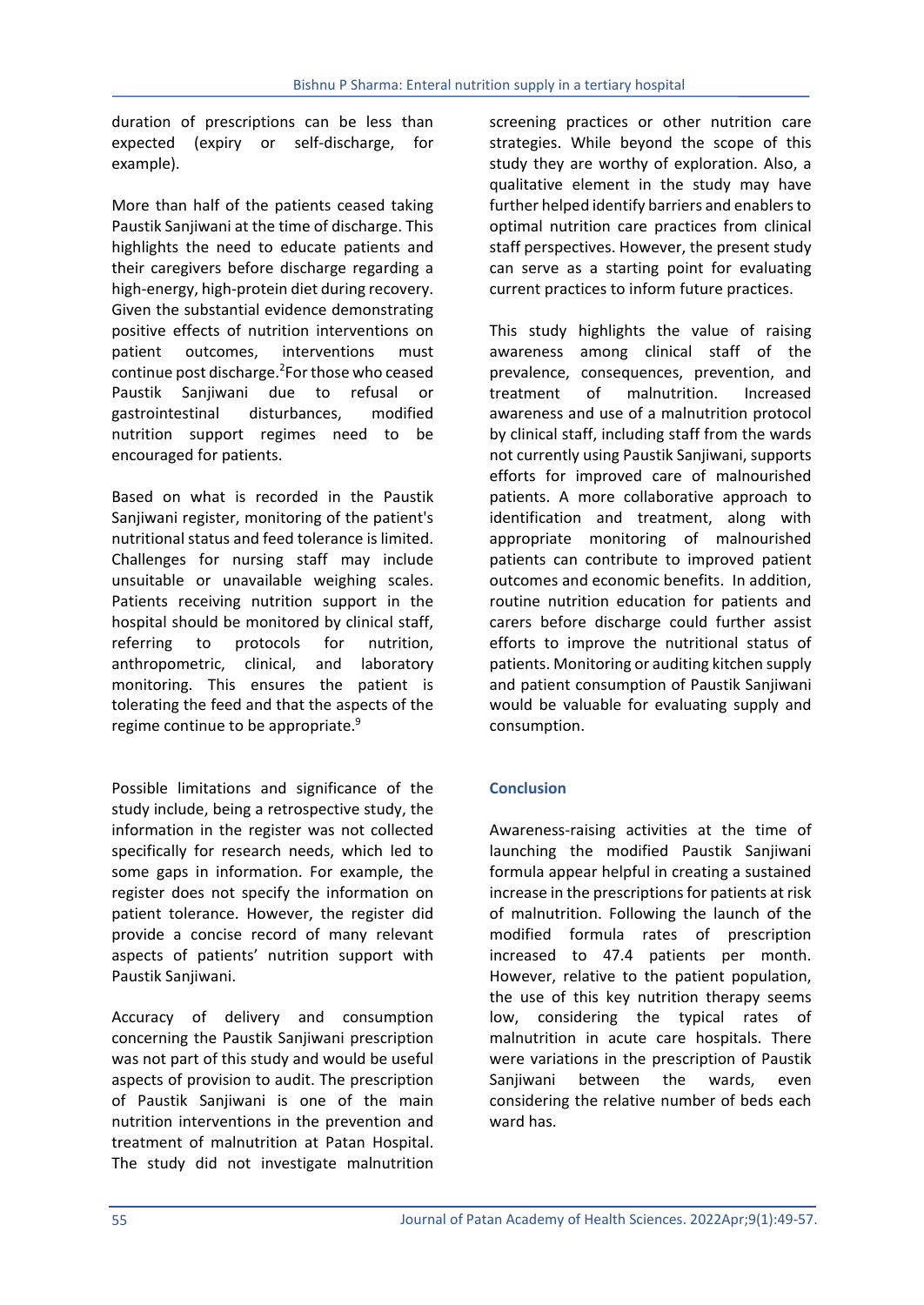The length of prescriptions was in accordance with guidelines, but 23% of enterally-fed patients received insufficient volumes. It was found that more than half of the study population ceased Paustik Sanjiwani on discharge. Describing specific aspects of Paustik Sanjiwani's provision has given useful guidance on practices to improve the nutritional care of malnourished patients.

# **Acknowledgment**

Deirdre Zimmerman, Nutrition Consultant, Nutrition and Health Education Section, Patan Hospital: Provided data source, advice, and proofreading. Nani Shova Shakya, Senior Dietitian, Tribhuvan University Teaching Hospital: Assisted with proofreading and general feedback throughout the study. Dr. Amanda Douglas, PAHS: Advice on research design

**Conflict of Interest** None

**Funding**

None

# **Author Contribution**

Concept, design, planning: BPS, VK; Literature review: BPS, VK; Data collection: VK; Data analysis: BPS, VK; Draft manuscript: BPS, VK; Revision of draft: BPS, VK; Final manuscript: BPS, VK; Accountability of the work: BPS, VK.

# **Reference**

- 1. Tignanelli CJ, Bukowiec JC. Hospital based nutrition support: a review of the latest evidence. J Clin Nutr Diet. 2017;3(3):22. | [DOI](https://doi.org/10.4172/2472-1921.100057) | [Google Scholar](https://scholar.google.com/scholar?hl=en&as_sdt=0%2C5&q=1.%09TignanelliCJ+%2CBukowiec+JC.+Hospital+Based+Nutrition+Support%3A+A+Review+of+the+Latest+Evidence.+J+ClinNutr+&btnG=) | [Full Text](https://clinical-nutrition.imedpub.com/hospital-based-nutrition-support-a-review-of-the-latest-evidence.pdf) [| Weblink](https://clinical-nutrition.imedpub.com/hospital-based-nutrition-support-a-review-of-the-latest-evidence.php?aid=20548) |
- 2. [Tapsell L, Hickman I.](https://www.cabdirect.org/cabdirect/search/?q=au%3a%22Tapsell%2c+L.%22) Evidence based practice guidelines for the nutritional management of malnutrition in adult patients across the continuum of care. J Dieti Aus. 2009;66(s3):S1- S34. [| DOI](https://doi.org/10.1111/j.1747-0080.2009.01383.x) | [Google Scholar](https://doi.org/10.1111/j.1747-0080.2009.01383.x) | [Full Text](https://onlinelibrary.wiley.com/doi/epdf/10.1111/j.1747-0080.2009.01383.x) |
- 3. Keys A, James AT. The Biology of Human Starvation. Am J Public Health.1951 Feb;41(2):236-7. [| PubMed](https://www.ncbi.nlm.nih.gov/pmc/articles/PMC1526048/) | [Google Scholar](https://scholar.google.com/scholar?q=3.%09A+Keys%2C+The+Biology+of+Human+Starvation.+Minneapolis%3A+University+of+Minnesota+Press%2C+1950.+Print+&btnG.x=0&btnG.y=0&hl=en) | [Full Text](https://www.ncbi.nlm.nih.gov/pmc/articles/PMC1526048/pdf/amjphnation00420-0101b.pdf) |
- 4. Barker LA, Gout BS, Crowe TC. Hospital Malnutrition: Prevalence, Identification and

impact on patients and the healthcare system. Int J Environ Res Public Health. 2011 Feb;8(2):514-27. | [DOI](https://doi.org/10.3390/ijerph8020514) [| PubMed](https://pubmed.ncbi.nlm.nih.gov/21556200/) | [Google](https://scholar.google.com/scholar?q=Malnutrition:+Prevalence,+Identification+and+impact+on+patients+and+the+healthcare+system.&hl=en&as_sdt=0&as_vis=1&oi=scholart)  [Scholar](https://scholar.google.com/scholar?q=Malnutrition:+Prevalence,+Identification+and+impact+on+patients+and+the+healthcare+system.&hl=en&as_sdt=0&as_vis=1&oi=scholart) [| Full Text](https://www.ncbi.nlm.nih.gov/pmc/articles/PMC3084475/pdf/ijerph-08-00514.pdf) |

- 5. Edington J, Boorman J, Durrant ER, Perkins A, Giffin CV, James R, et al. Prevalence of malnutrition on admission to four hospitals in England. J Clin Nutr. 2000 Jun;19(3):191-5. [| DOI](https://doi.org/10.1054/clnu.1999.0121) | [PubMed](https://pubmed.ncbi.nlm.nih.gov/10895110/) [| Google Scholar](https://scholar.google.com/scholar?hl=en&as_sdt=0%2C5&q=Prevalence+of+malnutrition+on+admission+to+four+hospitals+in+England&btnG=) [| Full Text](https://www.clinicalnutritionjournal.com/article/S0261-5614(99)90121-8/pdf) |
- 6. National Collaborating Centre for Acute Care. Nutrition support for adults: Oral nutrition support, enteral tube feeding and parenteral nutrition. | [PubMed](https://pubmed.ncbi.nlm.nih.gov/21309138/) [| Google Scholar](https://scholar.google.com/scholar?hl=en&as_sdt=0%2C5&q=7.%09National+Collaborating+Centre+for+Acute+Care.+Nutrition+support+in+adults%3A+Oral+nutrition+support%2C+enteral+tube+feeding+and+parenteral+nutrition.&btnG=) | [Full](https://www.ncbi.nlm.nih.gov/books/NBK49269/pdf/Bookshelf_NBK49269.pdf)  [Text](https://www.ncbi.nlm.nih.gov/books/NBK49269/pdf/Bookshelf_NBK49269.pdf) |
- 7. Huong PT, Lam NT, Thu NN, Quyen TC, Lien DT, Ahn NQ, et al. Prevalence of malnutrition in patients admitted to major urban tertiary care hospital in Hanoi, Vietnam. Asia Pac J Clin Nutr. 2014;23(3):437-44.| DOI | [PubMed](https://pubmed.ncbi.nlm.nih.gov/25164455/) | [Google Scholar](https://scholar.google.com/scholar?hl=en&as_sdt=0%2C5&q=Prevalence+of+malnutrition+in+patients+admitted+to+major+urban+tertiary+care+hospital+in+Hanoi%2C+Vietnam.+&btnG) | [Full Text](https://www.ncbi.nlm.nih.gov/pmc/articles/PMC4854651/pdf/nihms-756414.pdf) [| Weblink](https://www.ncbi.nlm.nih.gov/pmc/articles/PMC4854651/) |
- 8. Keylock J. The nutritional status of adult patients in Patan Hospital, Nepal. Glasgow Caledonian University. 2001. Unpublished. | Full Text |
- 9. Agarwal E, Ferguson M, Banks M, Batterham M, Bauer J, Capra S, Isenring E. Nutrition care practices in hospital wards: Results from the Nutrition Care Day Survey 2010. Clin Nutr. 2012 Dec;31(6):995-1001. [| DOI](https://doi.org/10.1016/j.clnu.2012.05.014) | [PubMed](https://pubmed.ncbi.nlm.nih.gov/22717261/) | [Google Scholar|](https://scholar.google.com/scholar?hl=en&as_sdt=0%2C5&q=12.%09Agarwal+E%2C+Ferguson+M%2C+Banks+M%2C+Batterham+M%2C+Bauer+J%2C+Capra+S%2C+Isenring+E.+Nutrition+care+practices+in+hospital+wards%3A+Results+from+the+Nutrition+Day+Care+Survey+2010.+Clinical+Nut) [Full Text](https://www.clinicalnutritionjournal.com/article/S0261-5614(12)00114-8/fulltext) |
- 10. Crowley J, Ball L, Jan Hiddink G. Nutrition in medical education: a systematic review. The Lancet Planetary Health. 2019;3(9):e379-89. [| DOI](https://doi.org/10.1016/s2542-5196(19)30171-8) | [PubMed](https://pubmed.ncbi.nlm.nih.gov/31538623/) [| Google Scholar](https://scholar.google.com/scholar?hl=en&as_sdt=0%2C5&q=14.%09Crowley+J%2C+Ball+L%2C+Jan+Hiddink+G.+Nutrition+in+medical+education%3A+a+systematic+review.+The+Lancet+Planetary+Health+2019%3B+3%3A+e379-e389&btnG=) [| Full Text](https://www.thelancet.com/action/showPdf?pii=S2542-5196%2819%2930171-8) |
- 11. Laur C, Vilaitis R, Bell J, Keller H. Changing Nutrition Care Practices in Hospital: a thematic analysis of hospital staff perspectives. BMC Health Serv Res. 2017 Jul 19;17(1):498. | [DOI](https://doi.org/10.1186/s12913-017-2409-7) [| PubMed](https://pubmed.ncbi.nlm.nih.gov/28724373/) [| Google](https://scholar.google.com/scholar?hl=en&as_sdt=0%2C5&q=Vilaitis+R%2C+Bell+J%2C+Keller+H.+Changing+Nutrition+Care+Practices+in+Hospital%3A+a+thematic+analysis+of+hospital+staff+perspectives.+BMC+Health+Serv+Res+17%2C+498+%282017%29&btnG=)  [Scholar|](https://scholar.google.com/scholar?hl=en&as_sdt=0%2C5&q=Vilaitis+R%2C+Bell+J%2C+Keller+H.+Changing+Nutrition+Care+Practices+in+Hospital%3A+a+thematic+analysis+of+hospital+staff+perspectives.+BMC+Health+Serv+Res+17%2C+498+%282017%29&btnG=) [Full Text](https://link.springer.com/content/pdf/10.1186/s12913-017-2409-7.pdf) | [Weblink |](https://link.springer.com/article/10.1186/s12913-017-2409-7)
- 12. Dahal S. Formulation of Standard and High Protein Ready to Reconstitute Enteral Formula Feeds. Department of Nutrition and Dietetics. Institute of science and technology, Tribhuvan University, Nepal 2018. Dissertation unpublished. [| Google Scholar](https://scholar.google.com/scholar?hl=en&as_sdt=0%2C5&q=Formulation+of+Standard+and+High+Protein+Ready+to+Reconstitute+Enteral+Formula+Feeds.+Department+of+Nutrition+and+Dietetics&btnG=) [| Full Text](http://202.45.146.37:8080/jspui/bitstream/123456789/45/1/sapan%20thesis.pdf) |
- 13. Gopalan S. Enteral and parenteral nutrition in developing countries: challenges. Indian J Paediatr. 2008;75:S152-S54. [| Google Scholar|](https://scholar.google.com/scholar?hl=en&as_sdt=0%2C5&q=Enteral+and+Parenteral+nutrition+in+developing+countries%3A+Challenges&btnG=)
- 14. Khan MN, Farooq S, Khalid S, Kausar N, Khalid M. Development of energy dense, cost effective home-made enteral feed for nasogastric feeding. IOSR Journal of Nursing and Health Science.2015 May- June;4(3):34- 41. [| Google Scholar|](https://scholar.google.com/scholar?hl=en&as_sdt=0%2C5&q=14.20.%09Khan+MN%2C+Farooq+S%2C+Khalid+S%2C+Kausar+N%2C+Kalid+M.+Development+of+energy+dense%2C+cost+effective+home-made+enteral+feed+for+nasogastic+feeding.+IOSR+Journal+of+Nursing+and+Health+Science) [Full Text](https://www.researchgate.net/profile/Memoona_Khalid4/publication/280534662_Development_of_Energy_Dense_Cost-Effective_Home-) |
- 15. Jansen AK, Generoso SDV, Guedes EG, Rodrigues AM, LAVDO Miranda, Henriques GS.